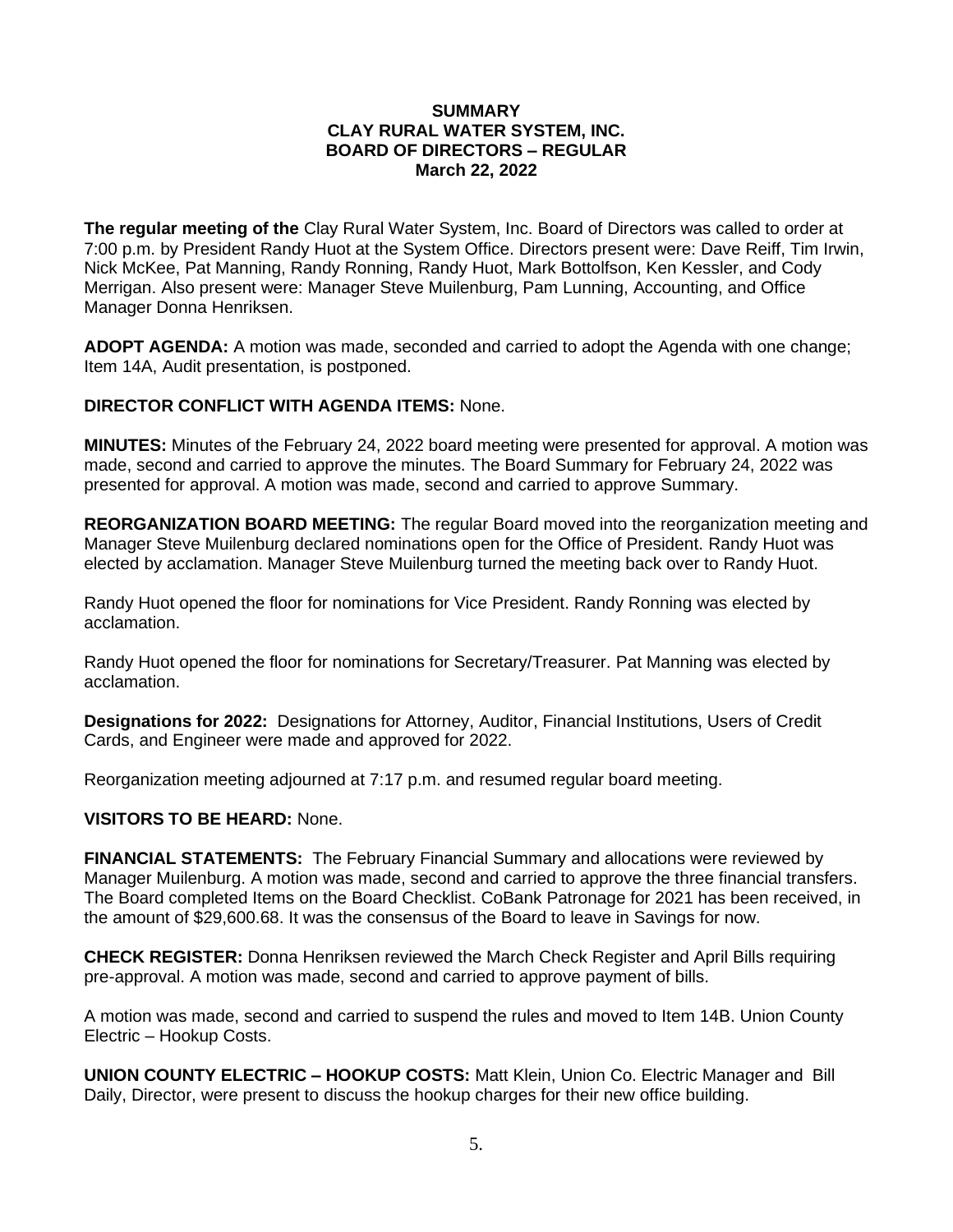# CLAY RW BD OF DIRECTORS MEETING MARCH 22, 2022

**MANAGER'S REPORT:** Manager Muilenburg highlighted the March Manager's Report. He noted the Wynstone Irrigation chlorination will be done on March  $30<sup>th</sup>$ ; the water use agreement with the Wynstone HOA needs to be updated; working with the SD Dept. of Labor for a paid internship/summer helper to work on GIS/map updates; the SCADA upgrades are nearing completion; the USIC proposal for locating services is not feasible at this time. The Board would like to see vehicle mileage added back to report. February Water Sales Report was reviewed.

## **LEGAL REPORT:** None.

**SDARWS UPDATE**: Mark Bottolfson reported nothing has been decided on funding yet, but water projects are favorable in Legislature. His next Board meeting is April 7 in Pierre.

**2020 PROJECT UPDATE:** Manager Muilenburg reported that Tom & Rob are working with Dakota Pump to finish SCADA; hopefully finished by end of April. Pam reviewed the SECOG funding Draws & payments made.

**BROSZ ENGINEERING UPDATES:** Manager Muilenburg reported that the employees have met with Bartlett & West and Brosz Engineers about the design of the new water plant. Will be meeting with Brosz again in a couple of weeks.

**DISTRICT ELECTION UPDATE:** Discussion was held on the work and money involved in holding the District III Election vs. the outcome. Discussion will be held at the Policy Committee Meeting to discuss having a signed petition to run for the Board.

**EMPLOYEE HANDBOOK:** The Board will review the Position Descriptions at a future meeting. Discussion was held on paying for Dental & Vision Insurance instead of contributing towards AFLAC insurance. A motion was made, seconded, and carried to approve this change.

**AUDIT PRESENTATION:** Postponed until April 12 at 7 p.m.

**MONTHLY SET-ASIDE FOR INSURANCE & LOAN REPAYMENTS:** A motion was made, second and carried to increase the monthly set-aside for Insurance yearly payment and to start a monthly set-aside for 2020 Project loan repayment that will begin later this year.

**SCHOLARSHIP COMMITTEE RECOMMENDATION:** Scholarship Committee Chair, Pat Manning presented the winners of this year's scholarship: Bodhi Brady of Vermillion HS, Isaiah Richards of Beresford HS, and Lacey Mockler of Beresford HS.

**POLICY NO. 106:** The Board reviewed Policy No .106 "Conflict of Interest" and each signed the form.

**ANNUAL MEETING/OPEN HOUSE:** The staff is on board with preparations for the Annual Meeting/Open House to be held April 21 from 4-6 p.m. at the Wakonda Plant.

**EXECUTIVE SESSION:** Not needed.

**ROUTINE OFFICE BUSINESS:** The Board approved all Routine Office Business by unanimous consent including: one Drop Service, nine New Services, and no Bad Debts.

**OTHER ITEMS FOR DISCUSSION –** Manager Muilenburg noted that our water lines at 317 & 475<sup>th</sup> will need to be moved for the gas line that is coming through; Gas Company will pay for the expense as it was their mistake in original mapping.